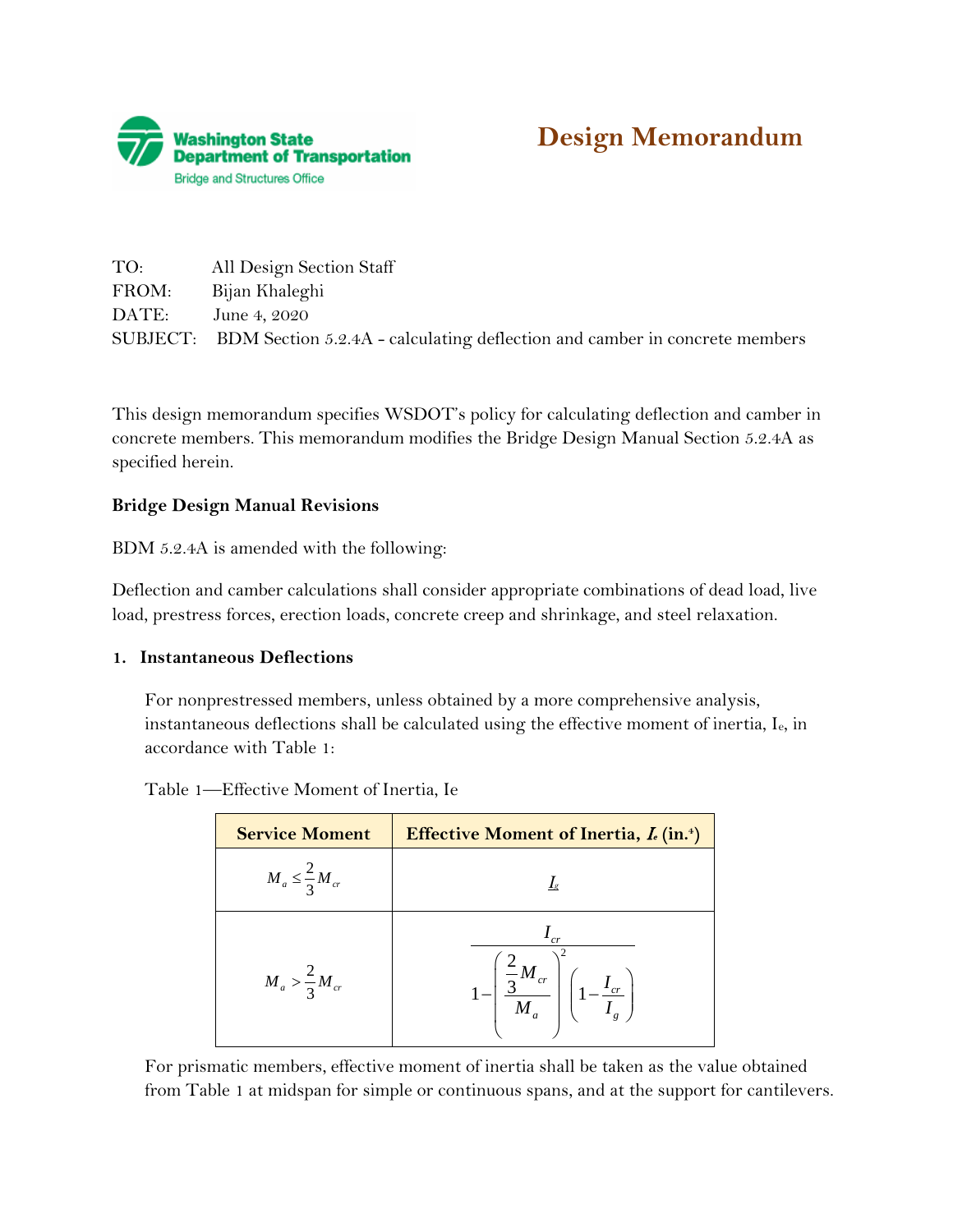For continuous nonprismatic members, the effective moment of inertia shall be taken as the average of the values obtained from Table 1 for the critical positive and negative moment sections.

For prestressed members, instantaneous deflections may be calculated based on Ig.

## **2. Time-Dependent Deflections**

For nonprestressed members, unless obtained from a more comprehensive analysis, additional time-dependent deflection resulting from creep and shrinkage of flexural members shall be calculated as the product of the immediate deflection caused by sustained load and the factor  $λ<sub>Λ</sub>$ :

$$
\lambda_{\Delta} = \frac{\xi}{1 + 50\rho'}
$$
 Eq. 1

where:

$$
\rho' = \frac{A_s'}{bd}
$$
 Eq. 2

Table 2—Time-dependent Factor for Sustained Loads

| <b>Sustained Load Duration (months)</b> | Time-dependent Factor ξ |
|-----------------------------------------|-------------------------|
| 3                                       | 1.0                     |
| 6                                       | 1.2                     |
| 12                                      | 1.4                     |
| 60 or more                              | 9.0                     |

 $p'$  is calculated at midspan for simple and continuous spans, and at the support for cantilevers.

Additional time-dependent deflection of prestressed concrete members shall be calculated considering stresses in concrete and reinforcement under sustained load, and the effects of creep and shrinkage of concrete and relaxation of prestressed reinforcement.

All variables are as defined in AASHTO LRFD, except as revised below:

 $b =$  width of the compression face of the member (in.); for a flange section in compression, the effective width of the flange as specified in AASHTO LRFD 4.6.2.6 (in.); width of corbel or ledge (in.); least width of component section (in.);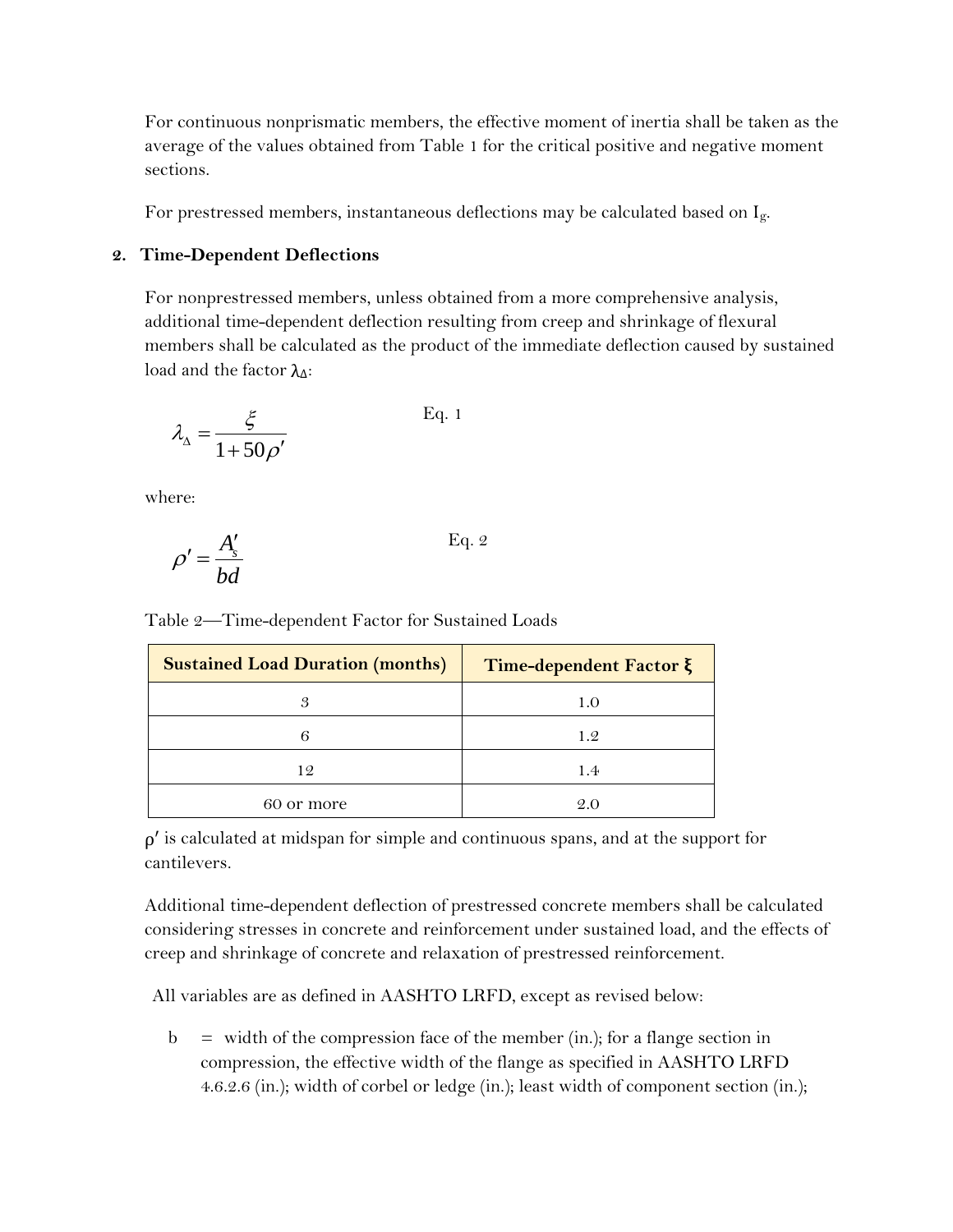width of a pier (in.); design width (in.)

- $I_{cr}$  = moment of inertia of the cracked section, transformed to concrete (in.4)
- $I<sub>g</sub>$  = moment of inertia of the gross concrete section about the centroidal axis, neglecting the reinforcement (in.4)
- $M_a$  = maximum moment in a component due to service loads at the stage for which deformation is computed (kip-in.)
- $M_{cr}$  = cracking moment (kip-in.)
- $y_t$  = distance from the centroidal axis of the gross section to the extreme fiber in tension (in.)
- $\lambda_{\Delta}$  = multiplier used for calculating additional time-dependent deflection
- $\rho'$  = ratio of A's to bd
- ξ = time-dependent factor for sustained loads

## **Background**

This design memorandum provides updated methods for calculating deflection and camber in concrete members. The changes are based on an agenda item currently under consideration by AASHTO. The changes primarily effect nonprestressed members.

The effective moment of inertia approximation, developed by Bischoff and Scanlon (2008), has been shown to result in calculated deflections that have sufficient accuracy for a wide range of reinforcement ratios.  $M_{cr}$  is multiplied by  $2/3$  to consider restraint that can reduce the effective cracking moment as well as to account for reduced tensile strength of earlyage concrete that can lead to cracking during construction.

Previous editions of AASHTO LRFD used a different equation to calculate I<sub>e</sub>. The previous equation did not consider the effects of restraint, and has subsequently been shown to underestimate deflections for members with low reinforcement ratios. For members with greater than 1 percent longitudinal tension reinforcement and a service moment at least twice the cracking moment, there is little difference between deflections calculated using the former and the current provisions.

Shrinkage and creep cause time-dependent deflections in addition to the instantaneous deflections that occur when sustained loads are first placed on the structure. Instantaneous and time – dependent deflections are additive in determining the total deflection. Such